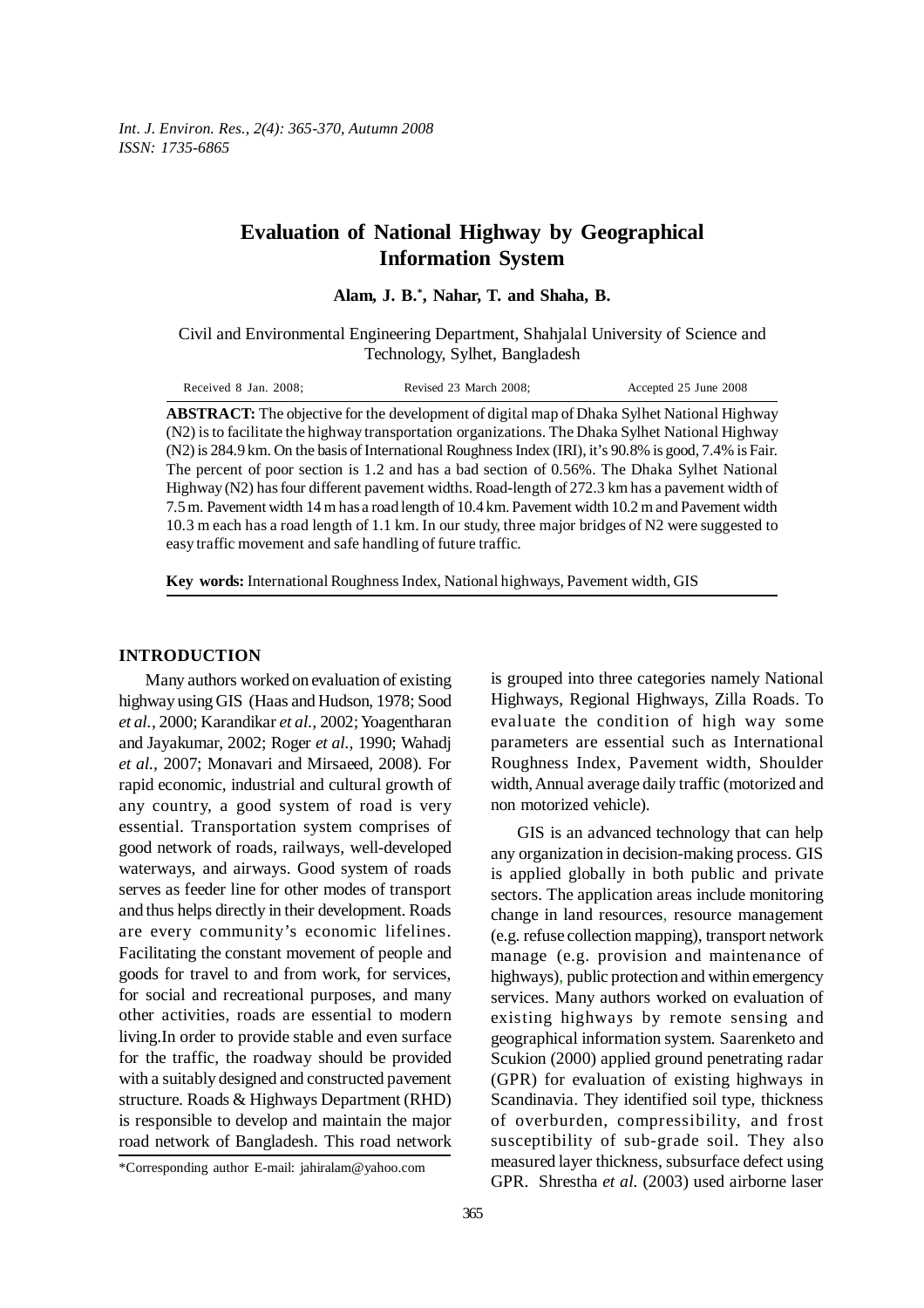swath mapping technology to map coastal and highway in Florida. In another study, Hans et al. (2003) used LIDAR based elevation data for evaluation of highway condition. But those methods are costly.This study is strictly conducted on Dhaka Sylhet National Highway (N2), which connects Dhaka with northeast region of Bangladesh. GIS can helpful in developing and monitoring a good transportation system. GIS is an effective tool to provide information to decision makers not only in tabular form but also in digital form. So in this study, the condition of N2 by using GIS which gives decision makers huge amount of data regarding road condition in tabular form and from easily understandable maps, one can easily take decision on maintenance of highway.

# **MATERIALS & METHODS**

The overall methodology used for the study is presented in the flow chart (Fig.1).



**Fig. 1. Flow Chart of Methodology**

The portion of National Highway Map of Bangladesh was digitized from existing data available in Roads and Highways Department. The Dhaka Sylhet National Highway (N2) was separated from National Highway Map of Bangladesh by Adobe Photoshop 6 and it was in JPGE format. The N2 map was used as a base map. Now the ARCVIEW 3.1 was used to create a digital map. Survey data was put in the Digital map Table. Then some important bridges were added in the digital map using" New Theme Function", of ARCVIEW-3.1.The digital map has been analyzed using ARCVIEW-3.1 software. ARCVIEW-3.1, a powerful desktop GIS to visualize, update, analyze geographic information was used to create quality presentations that brings the power of Digital mapping. The Dhaka Sylhet National Highway (N2) was rated by Roughness Based road condition rating system. Query Function of ARCVIEW-3.1 software was used to rated the N2, based on International Roughness Index (IRI). Then Query Function of ARCVIEW-3.1 also determined Pavement, Shoulder and Annual Average Daily Traffic (motorized and nonmotorized) condition. The Digital map clearly identifies the rating and pavement and shoulder conditions in the N2 map. Computers digitally processed the data and the road conditions were identified.

## **RESULTS & DISCUSSION**

The road condition survey observes and records the physical condition of the surface of the road pavement and associated features such as shoulders, embankments, and number of culverts and bridges in a specific road. This is done by visual inspection, which measures the present condition of the road features. Surveys were based on Manual Inspection Method. It was done for every 100m intervals. These surveys were done by the Rating Team consists of one graduate engineer, two surveyors and one work assistant. The road under the study is Dhaka Sylhet National Highway (N2). RHD rated the National Highways in four sections based on International roughness index (IRI). IRI based road condition rating system given by RHD for National Highways are given in (Table 1).In this study, Dhaka Sylhet National Highway (N2) has been classified as good, fair, poor, and bad section based on IRI with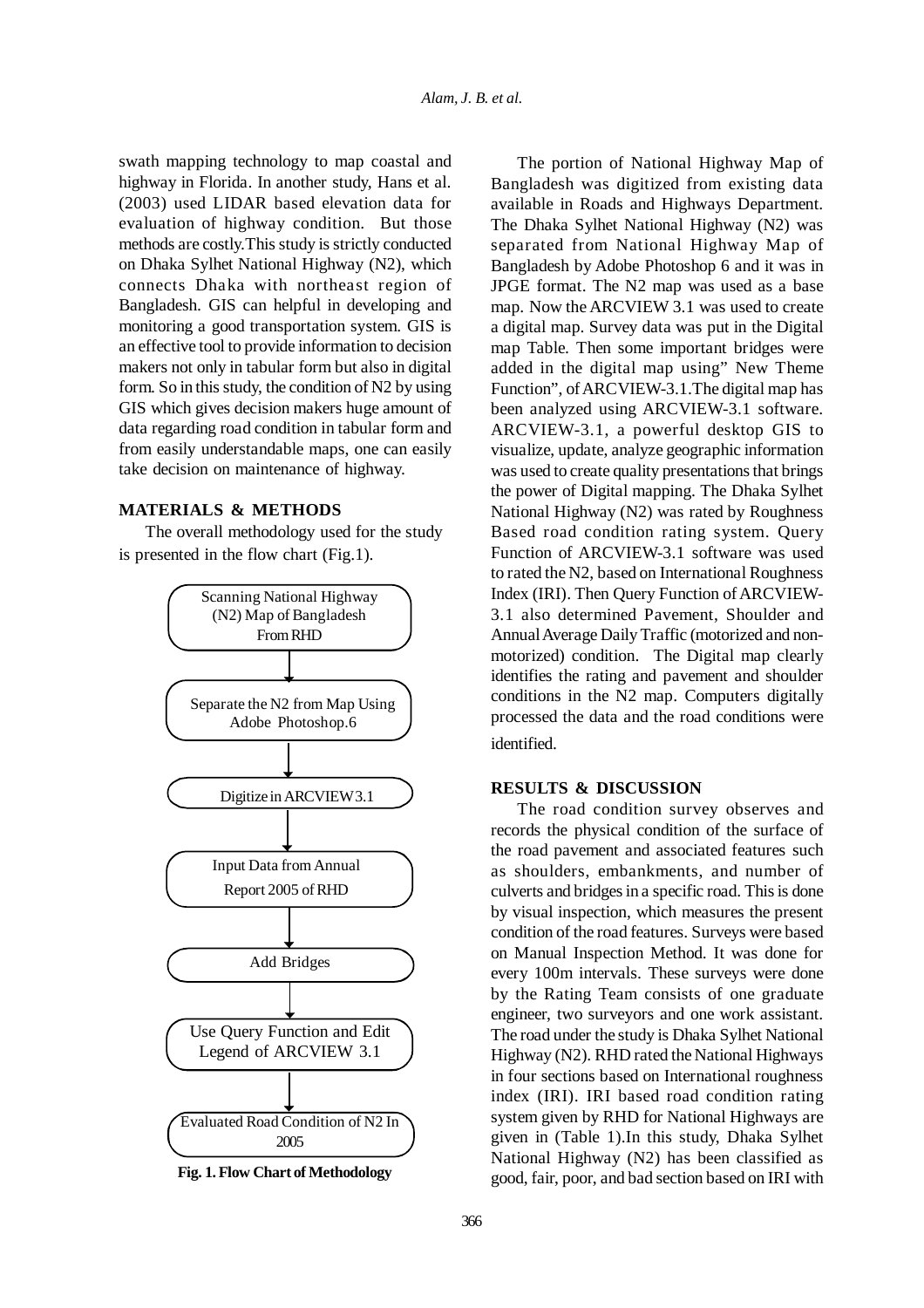the help of Digital Map using ARCVIEW 3.1 Software. For performing this task we used Query function of ARCVIEW 3.1 and put some equations. Those were given in Table 2.

## **Table 1. Roughness based road condition rating system for National Highways**

| Road type Good Fair                                |  | Poor | Bad |
|----------------------------------------------------|--|------|-----|
| $\sqrt{$ National 2-4 IRI 4-6 IRI 6-8 IRI $>8$ IRI |  |      |     |
| Highways                                           |  |      |     |

**Table 2. Equations for Digital Map to Rate N2 based on IRI**

|              | Road Good              | Fair | Poor                                                                                                                            | Bad       |
|--------------|------------------------|------|---------------------------------------------------------------------------------------------------------------------------------|-----------|
| type<br>Eas. | (New set) $IRI \leq 6$ |      | $IRI \leq 4$ $IRI \rtimes (New set)$ $IRI \rhd 6$ (New set) $IRI \rhd 8$<br>$IRl \leq 8$<br>(Select from set) (Select from set) | (New set) |

The road sections, which have an IRI value of 2 to 4, is rated as good section. Now good section of N2 is presented in (Fig. 2) gray color shows good section and blue colour shows other sections. So, the total length of Good section in N2 is 257.98 kilometer.

**Dhaka Sulhet National Highway (N2)**



**Fig. 2. Showing Good section of N2 based on IRI**

The road sections, which have an IRI value of 4 to 6, is rated as fair section. Now fair section of N2 is presented in (Fig. 3) gray color shows fair section and blue colour shows other sections. So, the total length of fair section in N2 is 21.8 km.

#### **Dhaka Sulhet National Highway(N2)**



**Fig. 3. Showing Fair section of N2 based on IRI**

The road sections, which have an IRI value of 6 to 8, is rated as poor section. Now poor section of N2 is shown in (Fig. 4) gray color shows poor section and black colour shows other sections. So, the total length of poor section in N2 is 3.52 kilometer.The road sections, which have an IRI value of more than 8, is rated as bad section. Now bad section of N2 is presented in (Fig. 5) gray color shows bad section and blue colour shows other sections. So, the total length of bad section in N2 is 1.6 kilometer. It will give an idea about decision-making regarding maintenance of highway. For determining the present **c**ondition of pavement width of N2, prepared digital map of N2 is used. In the (Fig . 6) gray and black color shows different pavement width of N2 (Fig.7). Table 3 shows the equation used for evaluation of present width.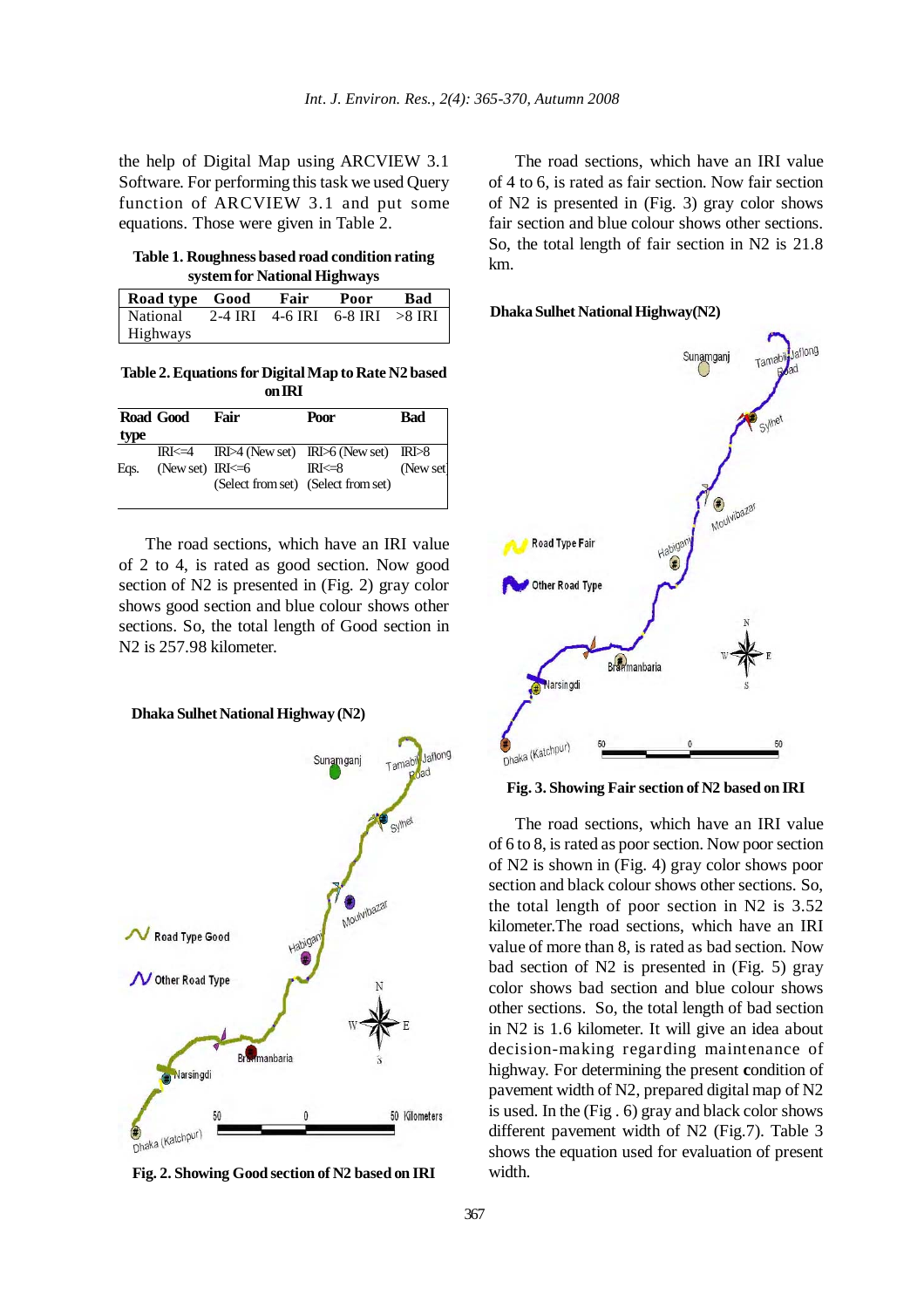

**Fig. 5. Showing Bad section of N2**



**Fig. 6. Showing different Pavement width of N2**



**Fig. 7. Pavement width of N2 in the year 2005**

Shoulders are strips provided on both the sides of the carriageway. Shoulders serve as parking place for vehicles. Shoulders should be wide enough to permit and encourage vehicles to leave the pavement when stopping. Now with the help of prepared digital (Fig. 8) a clear idea of the present shoulder width of N2 using ARCVIEW 3.1 Software was evaluated. In the map, different colour shows different shoulder width of N2. The following equations are used to evaluate the shoulder condition. It is clear from the figure that 266.6 km length having a shoulder 3m. Those were as follows: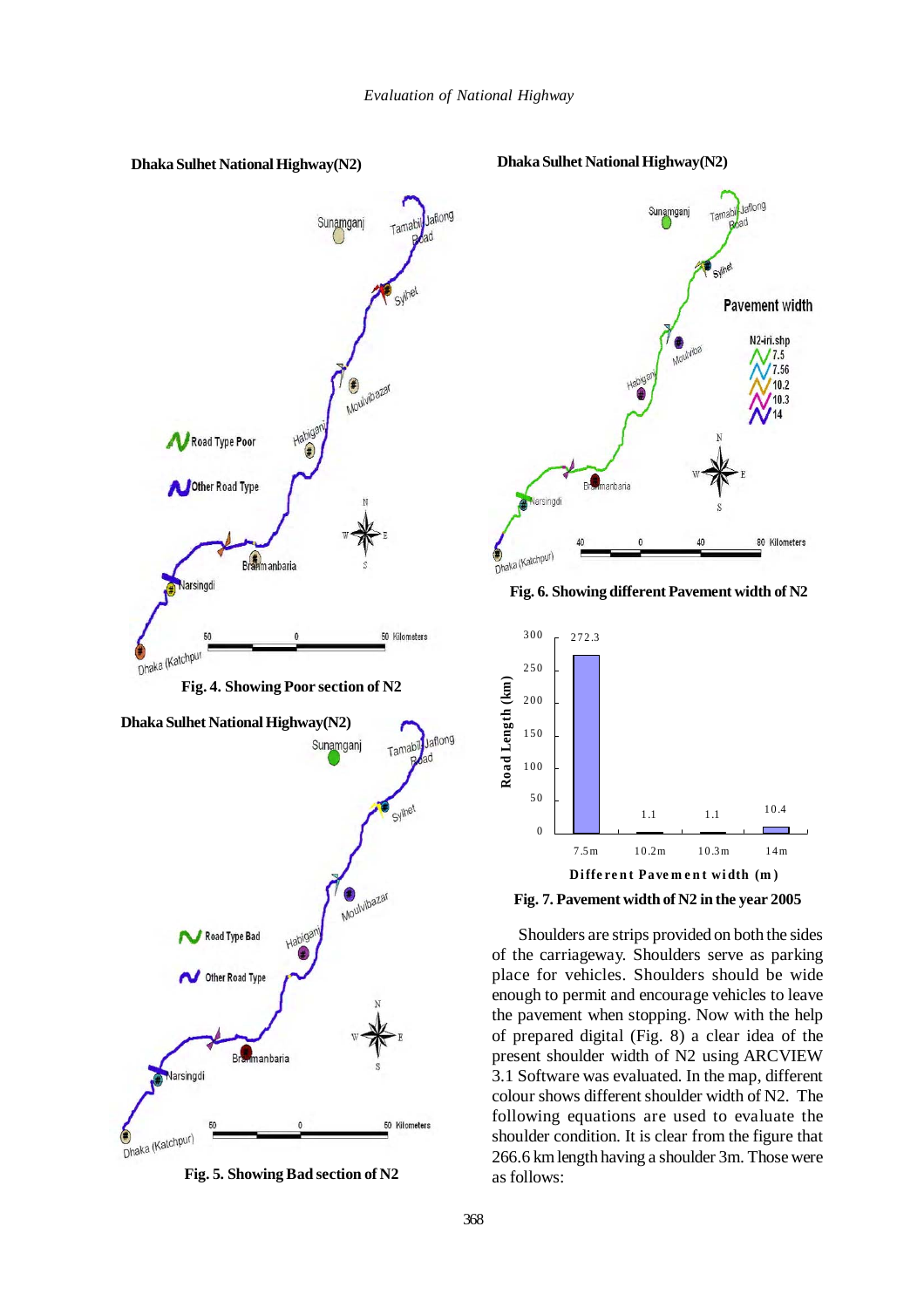| <b>Pavement</b><br>Width(m) | 14              | 10.20               | 10.30              | 7.5               |
|-----------------------------|-----------------|---------------------|--------------------|-------------------|
| Equations                   | $Pav. Width=14$ | Pav. Width= $10.20$ | Pav.Width= $10.30$ | Pav. Width= $7.5$ |
|                             | (New set)       | (New set)           | (New set)          | (New set)         |

**Table 3. Equations to determining the Condition of Pavement width of N2**

#### **Dhaka Sulhet National Highway (N2)**



**Fig. 8. Showing different Shoulder width of N2**

From RHD ROAD NETWORK data base, National Highways, Joydebpur-Tangail-Jamalpur Road (N4) was taken to compare with Dhaka-Sylhet National Highway (N2). N4 has a total length of 140 km and in case of N2 it is 284.9 km. Based on International Roughness Index (IRI), N4 has good section of 43%, fair 19%, poor 26.4%, and bad of 11.4%. The condition of N2 is good section of 90.8%, fair 7.4%, poor 1.2%, and bad of 0.56%. Again the highest motorized traffic in N4 is 15056 and in case of N2 it is 11434. The highest non motorized traffic in N4 is 1938, but in case of N2 it is 1596. So from the above comparison, it is clear that N2 is in better condition than N4. The reasons behind it are (i) N2 is relatively newly built highway than N4 (ii) N4 has much greater motorized traffic than N2 (iii) Rainfall is another effective factor that may damage Highway and (iv) as Dhaka-Sylhet National Highway (N2) is situated in hilly region of Bangladesh, it is not affected by flood water. But the case is not same for N4.

# **CONCLUSION**

The objective for the development of digital map of Dhaka Sylhet National Highway (N2) is to facilitate the highway transportation organizations, which have the notion of improvement of quality of life of the people. To evaluate the current condition of N2 we have to consider some parameters such as International Roughness Index (IRI), Pavement width, Shoulder width, motorized vehicle (MT), Non-motorize vehicle (NMT) and bridges. This study proved that the Geographic Information Systems is very useful tool for determining the condition of highways. The major findings of our study are as follows:

1. The Dhaka Sylhet National Highway (N2) is 284.9 km. On the basis of International Roughness Index (IRI), it's 90.8% is good, 7.4% is Fair. The percent of poor section is 1.2 and has a bad section of 0.56%.

2. The Dhaka Sylhet National Highway (N2) has four different pavement widths. Road-length of 272.3 km has a pavement width of 7.5 m. Pavement width 14 m has a road length of 10.4 km. Pavement width 10.2 m and Pavement width 10.3 m each has a road length of 1.1 km.

3. N2 has four different shoulder widths. The shoulder width 3 m has a road-length of 266.6 km, 3.1m has 1.4 km, 3.3 m has 1.1 km and 3.5 m shoulder width has 15.8 km road length.

4. From our study, we found that N2 has highest motorized traffic of 11434 and it exists between the chains of 0 km to 11.5 km. The lowest motorized traffic of 928 exists between the chains of 145.892 km to 184.875 km.

5. N2 has highest non-motorized traffic of 1596 and it exists between the chains of 44.60 km to